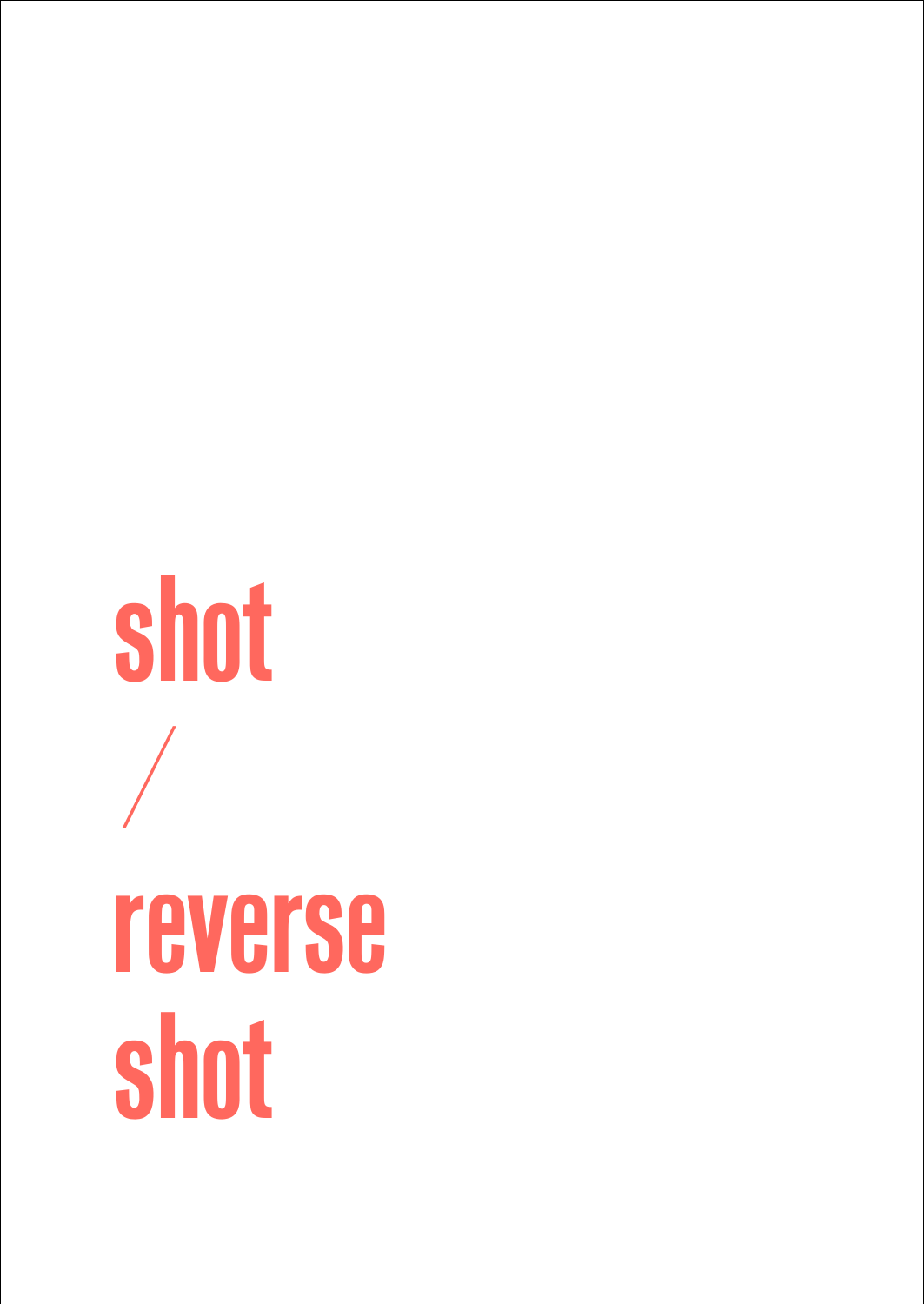A Conversation on Architecture, Design and the Climate Emergency with Rania Ghosn, El Hadi Jazairy & Peg Rawes facilitated by Rodney Harrison (RH)

Rania Ghosn (RG) is partner of Design Earth and Associate Professor of Architecture and Urbanism at the Massachusetts Institute of Technology. Her practice engages design as a speculative medium for making visible and public the geographies of the climate crisis. She is founding editor of the journal *New Geographies*, editor of *Landscapes of Energy* (2009), and co-author of *Geographies of Trash* (2015), *Geostories: Another Architecture for the Environment* (2nd ed. 2020), and *The Planet After Geoengineering* (2021).

El Hadi Jazairy (EJ) is partner of Design Earth and Associate Professor of Architecture at University of Michigan Taubman College. He is founding editor of the journal *New Geographies*, editor of *Scales of the Earth* (2011), and co-author of *Geographies of Trash* (Actar, 2015); *Geostories: Another Architecture for the Environment* (2018; 2020); and *The Planet After Geoengineering* (2021).

Peg Rawes (PR) is Professor of Architecture and Philosophy at the Bartlett School of Architecture, UCL. Her teaching and research examine political, technological and ecological architecture and art. Recent publications include: 'Interview: Architectures & practices of care, *The Architectural Review*, 2021; 'Visualising uncertainty and vulnerability', *Life in Time of Coronavirus,*  IAS UCL, 2020; editor of *Architectural Relational Ecologies,*  2013, and co-editor, *Poetic Biopolitics: Practices of Relation in Architecture and the Arts*, 2016, which publish architects alongside practitioners in the arts, environmental, human rights, social and medical research.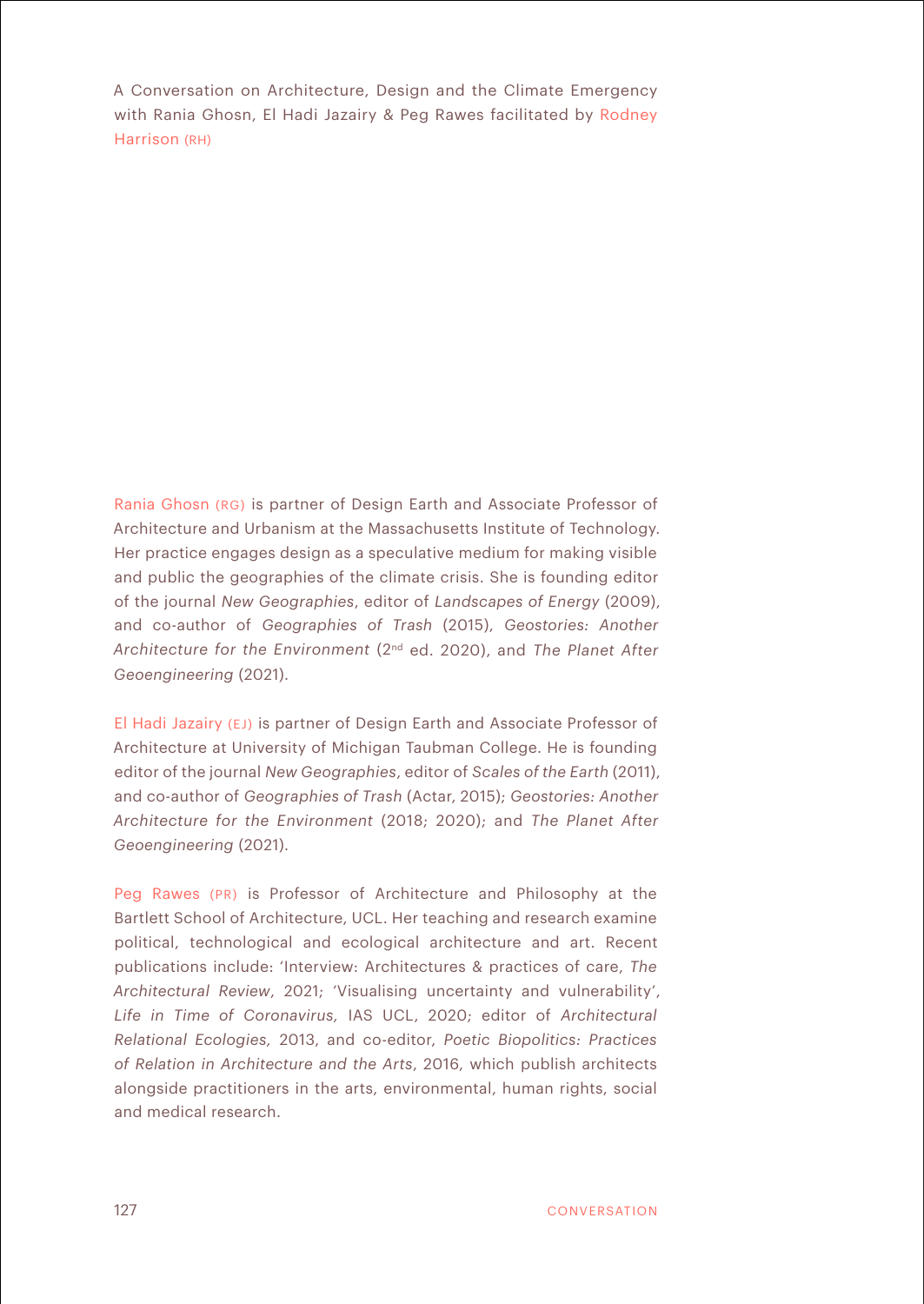## RH Could you start by telling us about the history and philosophies that underpin your work in Design Earth?

RG The work of Design Earth is built, or engages with, the idea that geographic imagination is key in architecture to address some of the broader systemic questions that are now enclosed by the climate crisis and environmental destruction more broadly. And the way we come at this complex issue is that we put forth the architectural project, as it materialises through drawings, artefacts and texts, to trigger a shift in terms of public communication on the issue of climate change.

So, we begin by making visible what exists, rendering it spatial through drawings, and then beginning to anticipate it through other possible worlds. Worlds that might be reminiscent of the traces of unevenness that has produced this moment to start with, or this condition. And then maybe more transformative moments through which we can begin to imagine otherwise.

- EJ We started Design Earth in relation to our conversation with Bruno Latour for the inaugural issue of the journal *New Geographies*, of which we were the founding editors. With colleagues at Harvard GSD Doctor of Design program, we founded the journal to address design questions through the framework of geography. And in our conversation with him, he said, "You architects have to think about two things when we talk about the planet. One is representation and the other is scale. Basically, you have to redesign the earth". We thought, "That's an interesting thing to do!" Basically, this was the premise of the work.
- RG *Geographies of Trash*, our first design research publication, was produced at the University of Michigan and made possible through a Research on the City grant. The premise was that urban questions needed to be researched beyond the morphological boundaries of the city to trace ecological systems of operation, maintenance, inputs and outputs in their broader territorial dimension. The initial pitch was if one were to put together all of the landfills in Michigan, that they would together occupy an area roughly the size of Ann Arbor, the city where the University of Michigan is based. So, if you want a city issue, that's a city *sized* issue.
	- EJ We were proposing that we had to look at urbanisation within a much bigger framework – at the regional scale of Michigan, at the transcontinental movements and the relationships between Canada and the US and larger planetary dynamics.
- RG In the context of such broad flows, the landfill is one accumulation point in waste landscapes, and one that is inevitably bound with frictions, which became another anchor of the conversation. Also, the continued relevance of the work today is that it articulated a methodology that became almost iterative in many of the future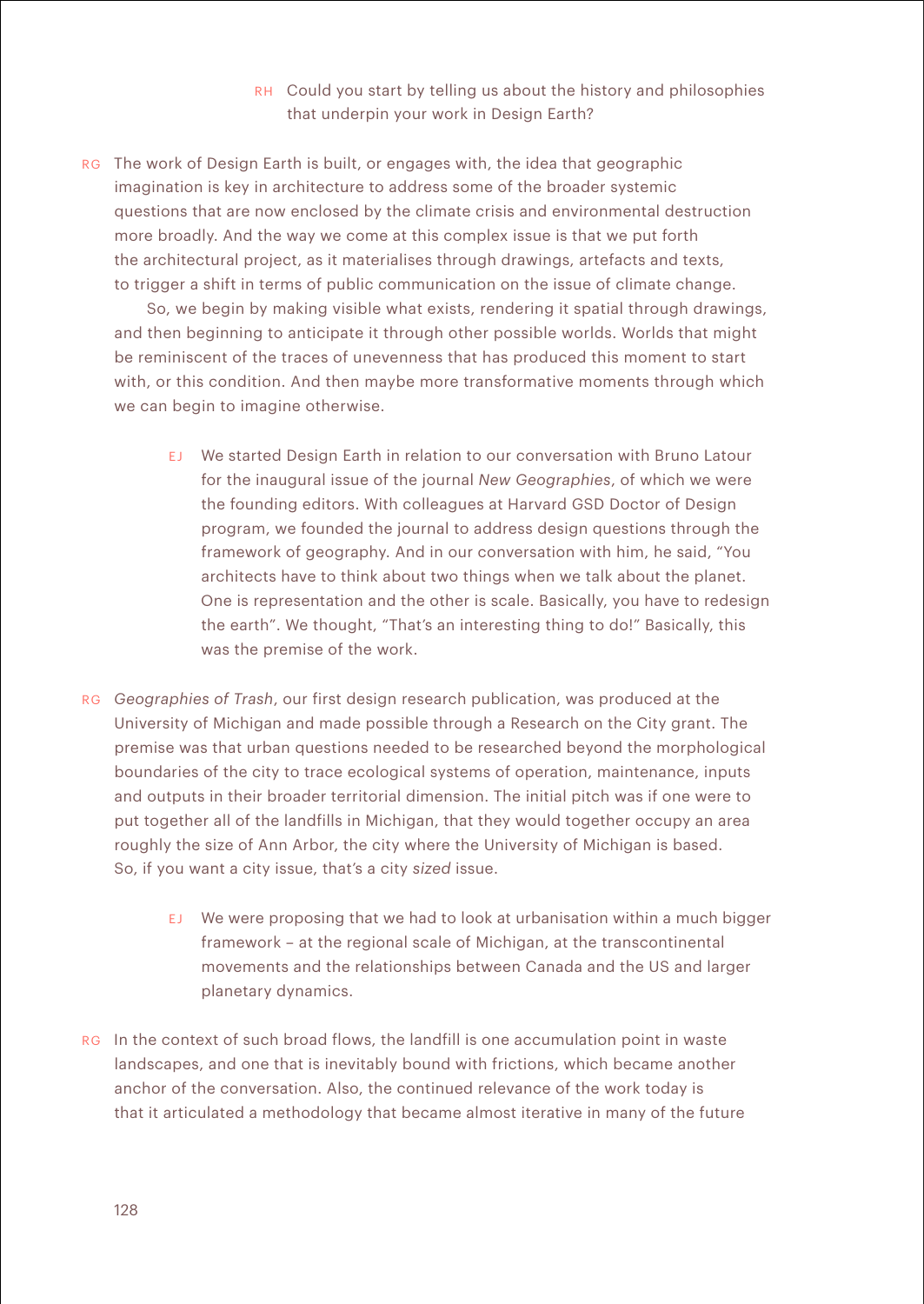Design Earth projects. So, the book *Geographies of Trash* is organised around a similar logic to the methodology, which is in four parts: construct, represent, project and then assemble.

*Construct* identifies a key question that might be peripheral to contemporary design concern, but core to the organisation of space – be it trash, energy, etc. It is a process of building a vocabulary of alliances with adjacent spatial fields, environmental history, critical geography, history of science and technology, architecture and art, places where responses to these questions have already articulated a spatial vocabulary. *Represent* is the development of the visualisations, diagrams, facts of matter to begin to place dimensions, distances, relations, actors, in formats such as an actor-network diagram or spatial and temporal mappings. And because these systemic questions unfold in multiple sites and a series of nodes once you've explored the black box of technology, we begin to respond to each typological node as conditions that are very situated. So, the geographic embeddedness of each of the sites is of great importance. And each node issue becomes a speculative *project* that explicates the issue and concern in a way which allows us to begin to imagine how it can be otherwise. And once they multiply, you can't really leave a project in many parts. The *assemble* section becomes this provisional "putting together" of these projects in a media format that makes public the research – be it an installation in an art gallery, a text, eventually a panorama, drawing, a film.

So, the architectural drawing is presented in formats that might be more public in nature. Our next book *Geostories: Another Architecture for the Environment*, was based around a series of 14 commissions from art institutions and events or competition entries, each of which was an opportunity for to us to experiment with how to tell the story of the environmental and climate crisis.

Climate, we observed, is inherently a category that is mediated, one that rests on statistics, satellite imagery, or data sets made possible through computation. How do we shift climate from a domain in which we comprehend it cognitively or intellectually, to one where we can begin to address it in more visceral, affective modes? How do you begin to intervene within a broader set of environmental stories?

EJ I think *Geographies of Trash* was an interesting moment, because the presentation of the work was first in an academic context for architects, for urban planners and designers, and was later exhibited in venues with a broader audience. So, the urban research of "Geographies of Trash" was presented as "Georama of Trash". And, at that moment, the idea of reception, the presence of audience, of ways of seeing, ways of sharing, reassembling through the visual, and of making sense – communication became more important.

And it is the moment when the miniature – the aquarium, the terrarium, the planetarium – became important. It's the moment where natural history museums and ways of engaging publics became pivotal in our practice.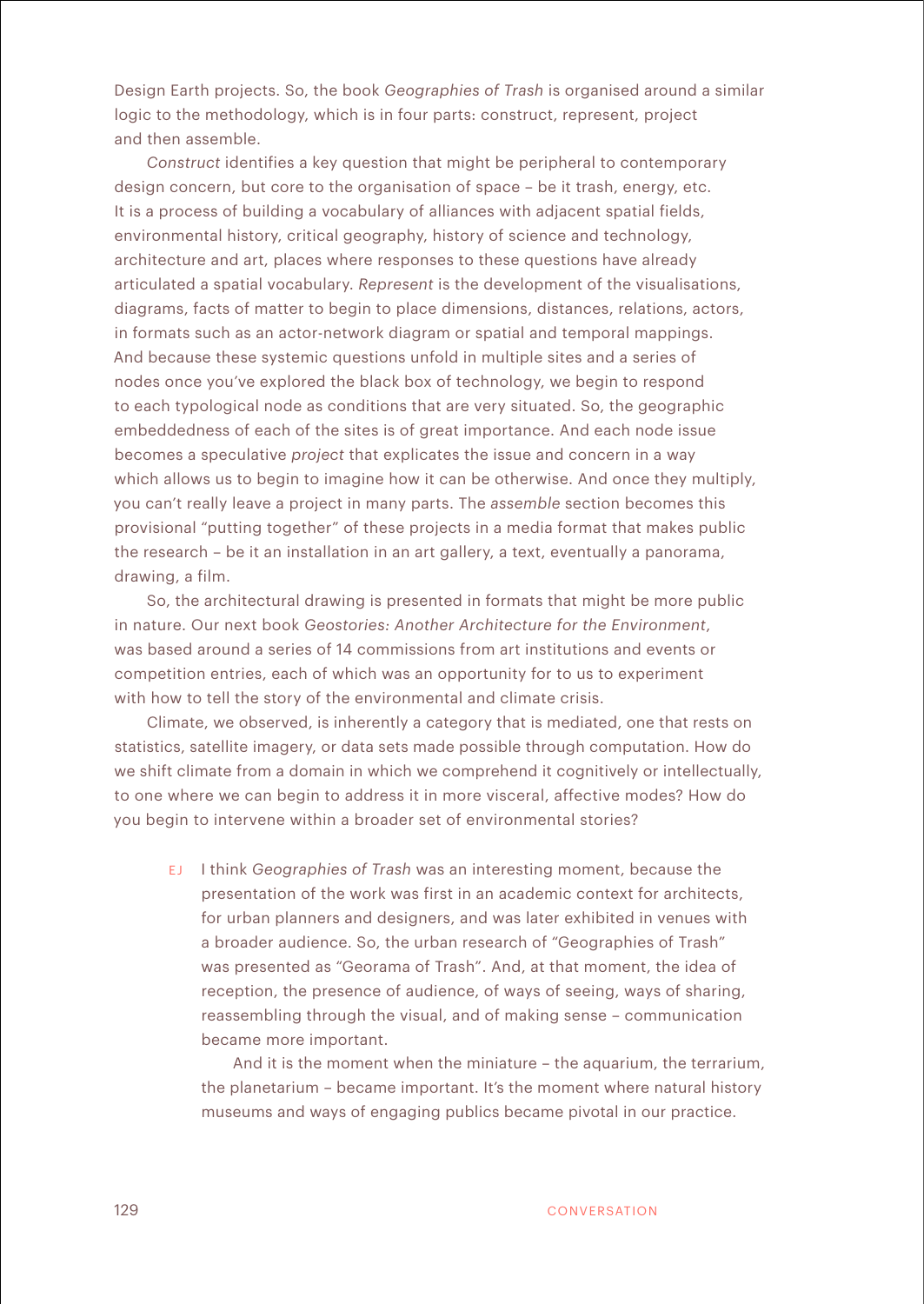RG The position of *Geostories* was that if we're addressing the contemporary moment of the climate crisis, that we shouldn't just be exclusively fixated on the photograph of the bear on the melting glacier. As Rob Nixon argues in *Slow Violence and the Environmentalism of the Poor*, we are witnessing a moment of the climate crisis which is part of a lineage of uneven distribution of the values and costs in the relationship to the environment.

So, when the *Reimagining Museums for Climate Action* competition was announced, we had a body of work, a method, which was representational drawing, which was expanding from a scholarly ambition and articulation on climate to involve more "on the street" action. At that moment, we were beginning to think about ways of bringing together these two bodies of work. Is there a way that we can still do with the drawing practice what we were doing in physical sites? Can there be a representational agency as part of a climate activism? So, this is when we discovered the competition, thinking of the museum in particular, as a site for intervention.

PR I find the museum really fascinating as a space where you can present narratives or propositions of practice, which may be artistic or scientific or historical, material worlds. And if you meet someone in front of a piece of work you've not met before, or who comes from a different place, the conversation can be so open-ended, and it can change the concept of what a practice or an artefact or a world can be very quickly.

There is much to be learned in this field about transversal representational aesthetics, social justice, political, scientific, governance, and actually, the cultural concept of a museum. So, I think the competition provided an important platform to open up the debate on whatever future form the museum might take.

RG There are two ways in which museums, particularly natural history museums, appeal to us as sites of engagement. One is the fact that they are magnets for publics who don't necessarily align along party lines or ideological positions in their views with respect to climate change – you're neither speaking to the people who already signed up to the Greenpeace mailing list nor to climate denialists. Typically, in natural history or history museums, you have a visit to what remains of a 19<sup>th</sup> century relic of nature. Often organised somehow chronologically, you end with the contemporary moment in which the museum is trying to address the Anthropocene and how to speak about climate change. The visit typically ends with a little chamber, often anti-climactic, and without the sense of curiosity and wonder that characterises the museum.

So, you often end with a series of very discrete testimonials by scientific experts. You just had your mind blown by the glass flowers and the collections and the colours and the scales. And you lead to that final moment where both the tone and the objects are a bit underwhelming. And so, you're probably hungry, the kids are loud, and you're just exiting at that point.

And so, how do you channel the energy and appeal of these institutions to address the question of climate change? Such museums are by far the most visited institutions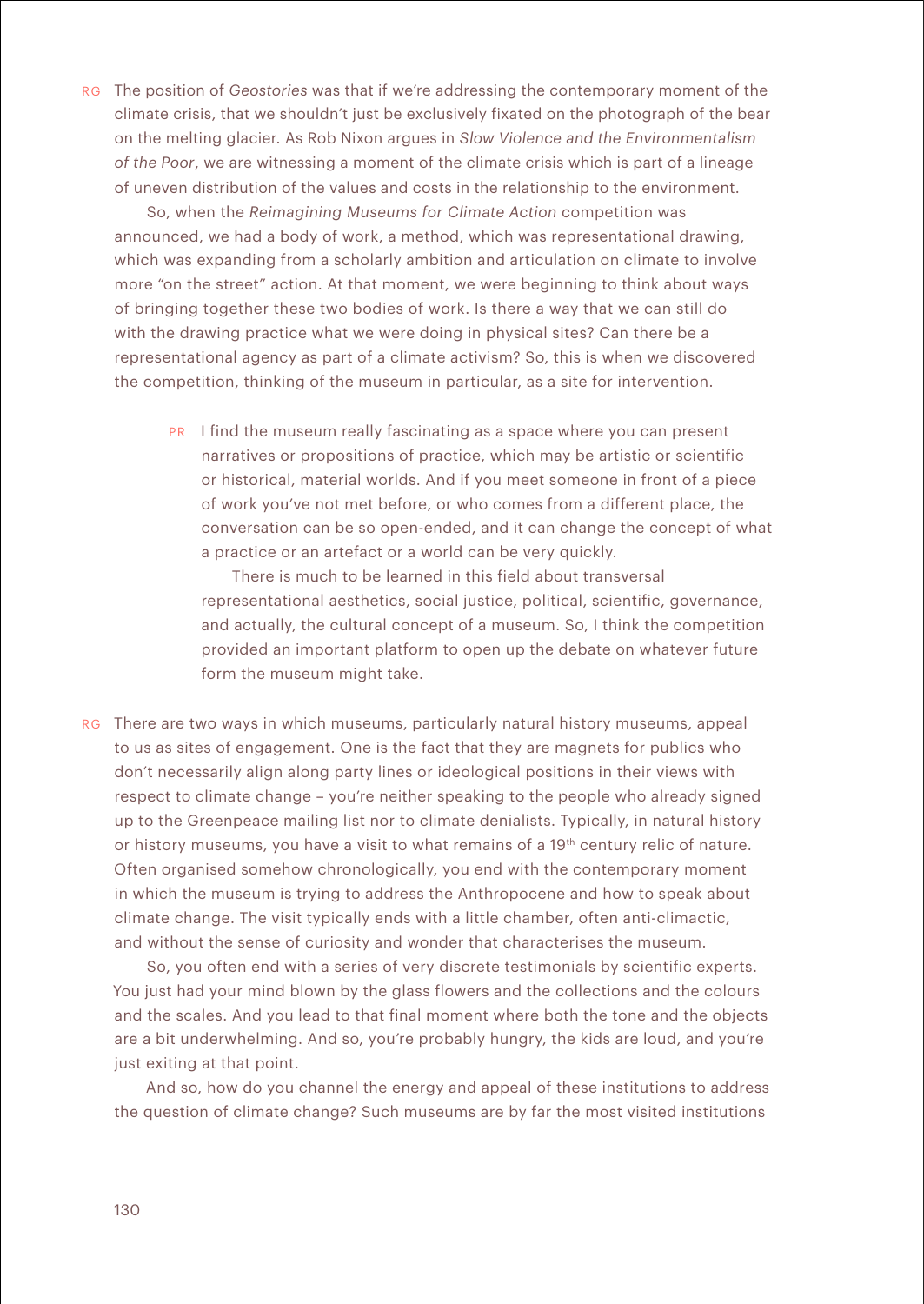in the city and offer great possibilities of a public intervention on the climate change conversation. But then, how do you, while doing that, also acknowledge, discuss, intervene within the extractivist histories of these institutions themselves, which were also part of this construct? And so, invite, directly or indirectly, a reconsideration of the politics that govern these institutions, their boards, their funding mechanisms, their choice of exhibitions, without opening up the space of critique to the point where you are "cutting off the hand" that you were hoping would help you get the climate change communication going?

I feel somehow, and maybe that's the point that I wanted to make, that inherently, at the core of what theorists are now telling us is that, in the words of Donna Haraway, you have to "learn to live with the trouble". We have to learn to live with the brokenness of the system. It's not by either idealising or dismissing, that's going to happen.

So, the *RMCA* project allowed us to think of the questions of media and museum, first in the initial submission, which was two drawings and 12 sentences, and then into a six-minute animation.

EJ The question of format was very important to us. How can one say all of these things with just two drawings? Jean-Luc Godard had an answer. Godard talks about how to visualise a conversation in cinema. It is a shot and reverse shot. But it is not simply the same shot twice from different angles. That doesn't work. It is a visual conversation. So, that was the two images with two elephants. In the first image, the back of an elephant is looking at another elephant. And the second is the dead elephant, looking at the statue of an elephant in the African Hall. The cinematic construct of how humans and non-humans enter into a conversation. And how can you use an elephant to converse with the museum?

In the drawings, the elephant basically becomes a kind of Trojan horse, a taxidermy. And the museum becomes a kind of taxidermy in the reverse, in a reverse action or boomerang effect on itself. So, the drawings deconstruct the Garden of Eden idea of nature in the museum, to capture a lot of the political challenges underway and ahead.

RG Both drawings use the trope of the diorama. The question this raised for us is how to rework a format that has been typically framed to place a viewer outside, to begin to introduce the viewer within the context of a diorama? The animation departs from these two drawings as the establishing shots, which is developed into a storyboard, along with a narrative that is written and visualised by us and was eventually narrated by Donna Haraway.

The animation narrates the adventures of the African elephant matriarch in her environmentalist rebellion, as she comes alive and departs from what is the centrepiece of the Akeley Hall, the African Hall in the American Museum of Natural History. That centrepiece is called "The Alarm", appropriately. And so, how does narrating the history of The Alarm allow us to speak to another alarm, the climate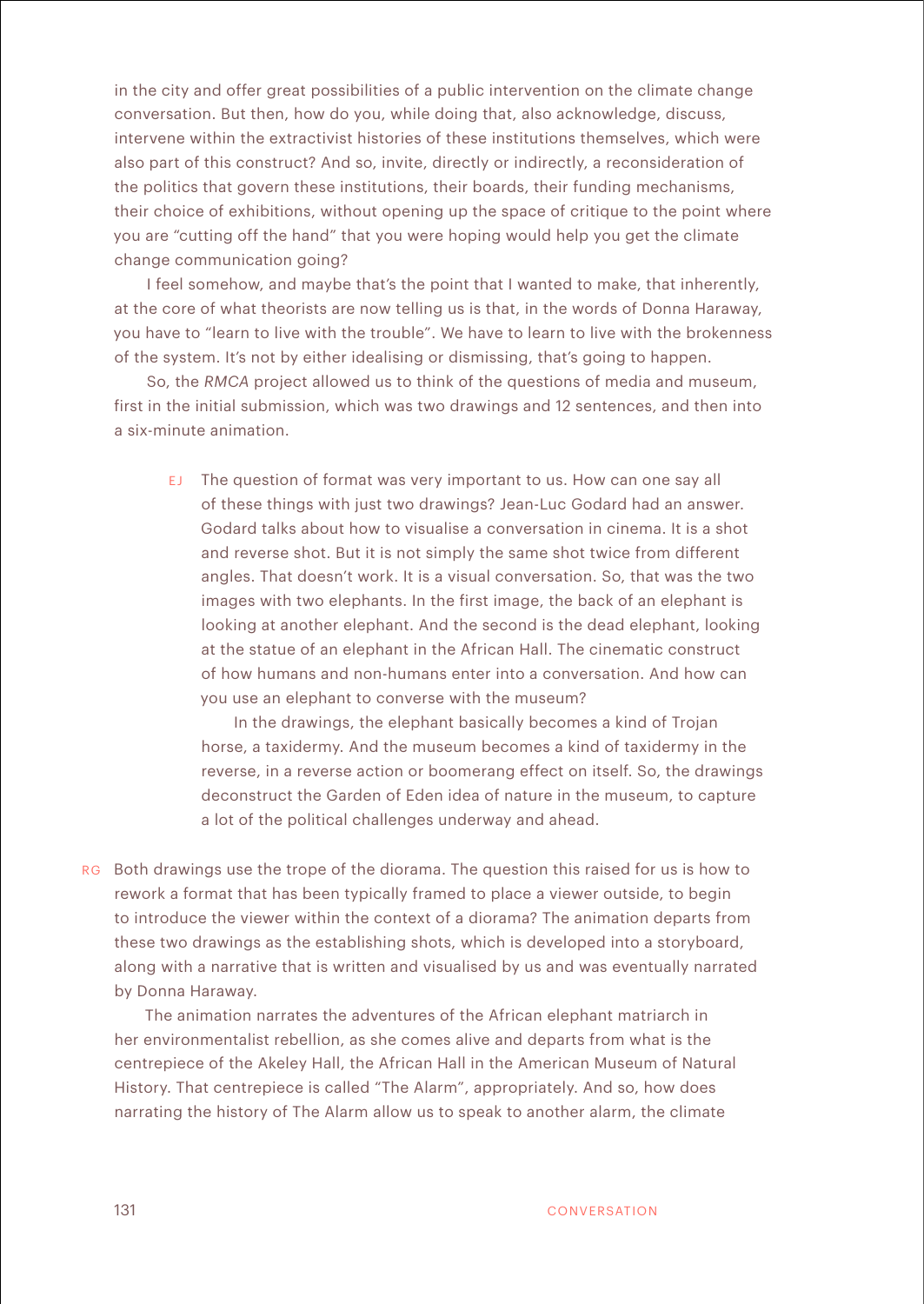emergency that we're now dealing with? So, in that move out of the museum, and that reanimation and her new lease of life, the elephant speaks to Donna Haraway's framework of the "Teddy Bear Patriarchy", which explicitly narrates the histories of colonialism, sexism, and racism that have founded the collection of this museum.

The elephant becomes part of a climate movement and eventually only comes to rest in peace at the moment when she invites the museum no longer to think of death as the way to establish a collection, but to think of the collection as a series of environmental performances. Maybe art as the deployment of an environmental performance, is the core of the mission or the agenda of the climate museum. And maybe that eventually takes us back to the work of another member of the panel of judges for the competition, Lucia Pietroiusti, who has been thinking of that with the Back to Earth and the General Ecology initiatives at the Serpentine Galleries. Somehow, the animated figure of the elephant is inviting us to do that from within the space of representation. And in so doing, the animation also pays tribute to the current environmentalist actions that are taking place on streets and on the steps of the museum, where they are calling for the removal of the equestrian statue, addressing the intersection and attributes of speaking to climate within a longer history of both gender and racial bias and violence.

So, the diorama does a few things along the way. The establishing shot eventually became a way of working out how to move beyond a descriptive text and images, to allow the text to be more performative. And how, in doing that, does one establish an aesthetic that can begin to appeal to a wider audience, more age groups, maybe more akin to a fable. In this project, where somehow, if La Fontaine and Dr Seuss got married and had a child, and you add a third parent there, the architectural parlance, they give birth to this ecofeminist warrior, the matriarch figure of the elephant. Haraway says that figures are material nodes that congeal a density of references, which otherwise would be distributed and hard to reckon with. So, the density with the figure of the elephant gives the climate fable more mileage, more traction.

EJ I think the figure of the agent as the element that absorbs the subjectivity is important, but also the specificity of representation.

In terms of the drawing, two things were important to us. The first is the spatiality of the section cut and its multiple layers and narrative chambers. The second is the *mise en abyme*, which creates an ambiguity on whether you're inside the diorama or whether you're in public space. The elephant is both in the museum and in the city, it is both representation and physical space.

I think it's also quite important for the film. The animation is basically made with pans. There are four montage moments, but all of them are pans inside one drawing. So, there is an integrity of the space and an integrity of the drawing. So, there is the Jean-Luc Godard reference again and the film *Weekend* (1968). The movie is a long pan across the cars in the traffic jam and conversations happening inside each of the cars.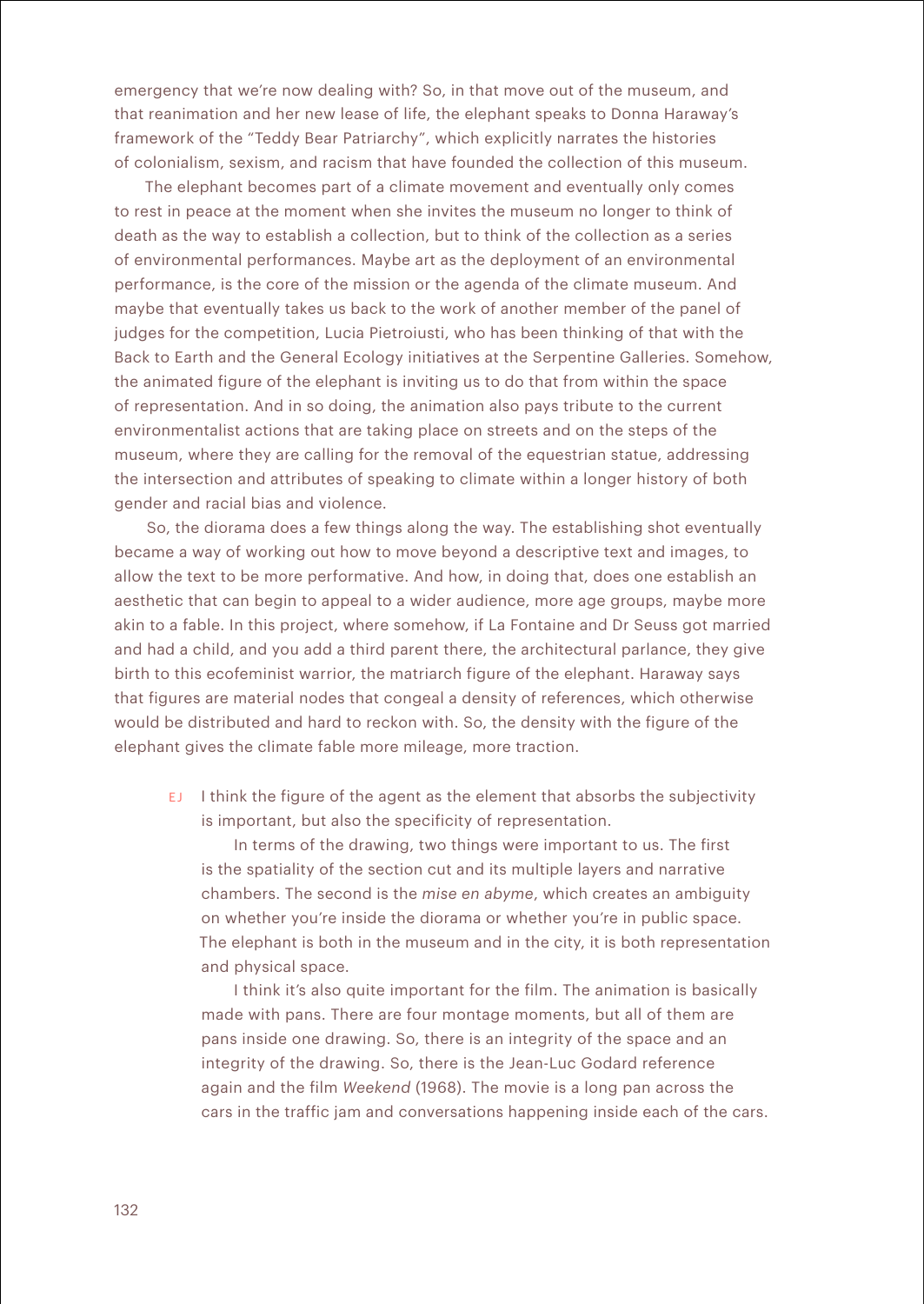The capacity of the drawing to establish relationships through sections between multiple realities and create connections and intersections is, for us, quite key.

- RG It's like drawing itself has the capacity to draw things together. The chambers of the elephant somehow impart on the diorama the possibility to cast and recount an environmental history with an environmental future yet to happen.
	- EJ It's also about speculative narration, how do you advocate for a belief in an alternative future, one that is not doomed by climate collapse? How do you make that alternative world worth building? How do you give it a chance? It's by using figures, by using subjects that are able to carry or to pull together such alternative constructs.
- RG It feels like a critical design lens merely projects very small windows for a future otherwise. The *Elephant in the Room* is the closest we have come to addressing how we might begin to imagine other possible worlds, which is at the core of the agency of speculation. It's not just about projecting a climate doomsday scenario or business as usual. At its core, it's a reformulation of environmental values and concerns.
	- RH I think what you were saying connects in a really interesting way with Amitav Ghosh's arguments in *The Great Derangement*, about the limits of the novel as a literary form, and its focus on the individual narrator, for telling the stories of climate change, and the need to develop new modes of storytelling and new modes of representation to address the climate emergency. This touches on questions of temporality, the relationship between aesthetics and politics, and the role of speculation.
- PR The film is important because it literally puts time into the project. It moves away from the idea of representation and the notion of figures being these discrete devices. This is also important because of the way artists and practitioners have tended to be bought into climate science, that is, to provide visualisations of data. These raise key questions of communication: how do we get the public to come on board with us? Artists or architects, who have representational facilities are asked to do that work: which can lose or undo the aesthetic, political or critical understandings of what drawings do, and what films do.

For me, the film is a myth: a very different notion from story and of narration or of document. In myth, you can create historical realism, but you can also make that realism expand further, for example, your comments here about where you locate yourself to be in multiple positions at any one time.

The mythical female voice is very powerful: especially the voice of Haraway, as our contemporary maker of "Gaia". She is the person weaving these stories. Her ability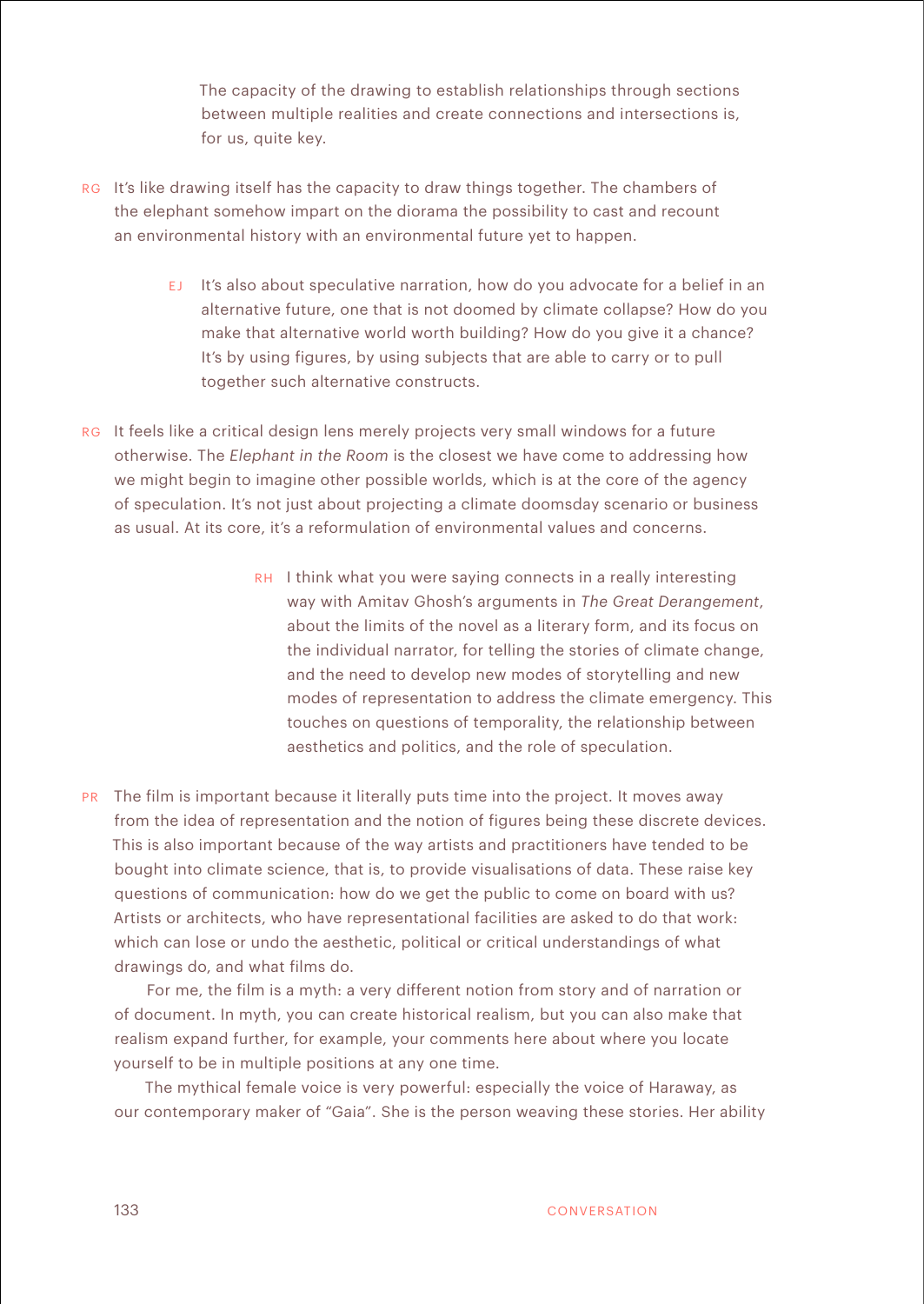to work between scientific technology, historical critical analysis of colonialism and of terror, but also of potential for hope and of compassion, is really key.

EJ In many ways we see the elephant as an anthropomorphic architectural assemblage. Some of the buildings we had in mind were [Charles Ribart's](https://en.wikipedia.org/wiki/Charles_Ribart#/media/File:Ribart_Elephant_triomphal.jpg)  [Elephant](https://en.wikipedia.org/wiki/Charles_Ribart#/media/File:Ribart_Elephant_triomphal.jpg), [Lucy the Elephant in Ventnor, NJ,](https://en.wikipedia.org/wiki/Lucy_the_Elephant) and the [mechanical elephant at](https://www.lesmachines-nantes.fr/en/discover/the-grand-elephant/)  [Les Machines de l'île in Nantes](https://www.lesmachines-nantes.fr/en/discover/the-grand-elephant/).

Architecture has this ability to bring together so many dimensions that are historic, that are based on facts, on materials, on events, but that are also about animate life and the future, about what is possible and yet to come.

RG If we're thinking of representation in that expanded framework – maybe to go once more to Latour, as he invited in *Making Things Public* – then that project of representation is inherently both a political and an aesthetic project, because it carries that legacy of being both the space of assembly, the parliament, where people gather as well as the agency of making things visible. Like all things, it's not about what is visible or invisible. It's about how it comes to be seen and how it comes to be narrated. Political subjectivity is in how things come to be seen and shared and architecture has that capacity both in physical and representational space to make climate public.